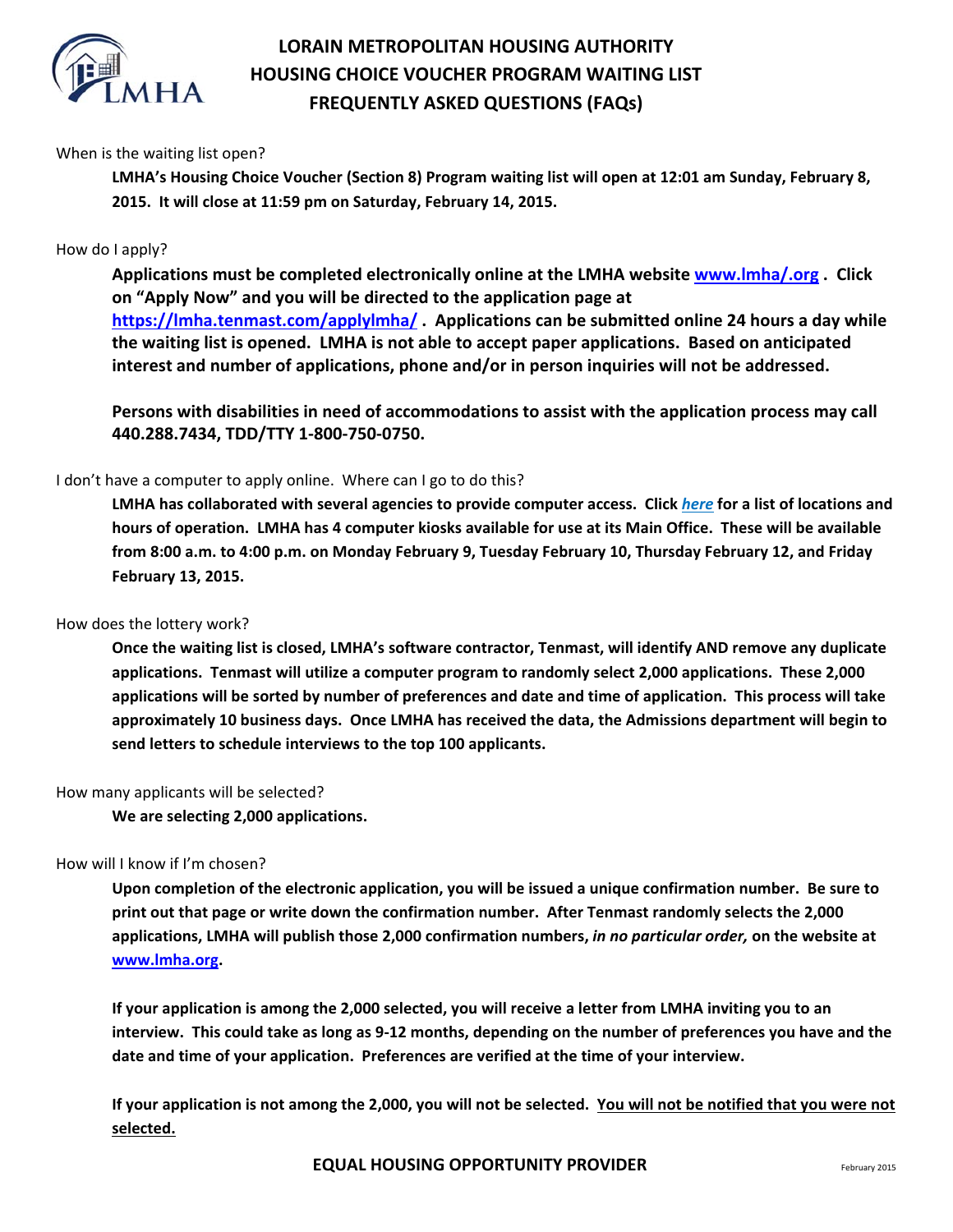What are the qualifying preferences?

**The LMHA local preferences are:**

- **Veteran Preference**
	- $\circ$  Families where the Head, Spouse or Co-Head is a veteran who served in the active military or naval **service of the United States, including families of deceased veterans or deceased persons who were so serving at the time of death.**
- **Residency Preference**
	- $\circ$  Families where the Head, Spouse or Co-Head lives or works in Lorain County and can provide proof of **address.**
		- **Proof of address is defined as picture identification, pay stub, mail with current address.**

## **Working Preference**

- $\circ$  Families where the Head, Spouse or Co-Head have been steadily employed for the past 90 days or **more.**
	- **Employment is defined as working a minimum of 10 hours per week at an established business source.**
- o **Families where the Head, Spouse or Co‐Head is receiving Social Security and/or Supplemental Security Income or 62 years of age or older receive this preference.**
- **Homeless or Rent Burden Preference**
	- $\circ$  Families where the Head, Spouse or Co-Head is currently paying more than 50% of their gross monthly **income towards rent and utilities for the last 90 days.**
		- **Mortgages and homes in foreclosure are not included.**
		- Must provide a lease in their name, 3 months of rent receipts and 12 month utility print-out.
	- o **Families that are homeless and can submit verification from a shelter, a qualifying agency, institution or advocate.**
- **Displaced by Government Action or Victim of Natural Disaster**
	- o **Families where the Head, Spouse or Co‐Head has been involuntarily displaced by a Government action.**
		- **Families must provide documentation directly from the Government Agency.**
	- o **Families who were a victim of a natural disaster.**
		- **Families must provide documentation directly from the Source.**

#### When will I hear from you?

You will not hear from us for at least a month. Due to the high volume of applications being selected, we are not accepting phone calls for questions relating to where your application stands on the waiting list. You will be contacted when your application reaches the top 100. We are issuing vouchers throughout the year and will pull the top 100 each time we need to do the orientation. Again, you will not be contacted until you **reach the top 100.**